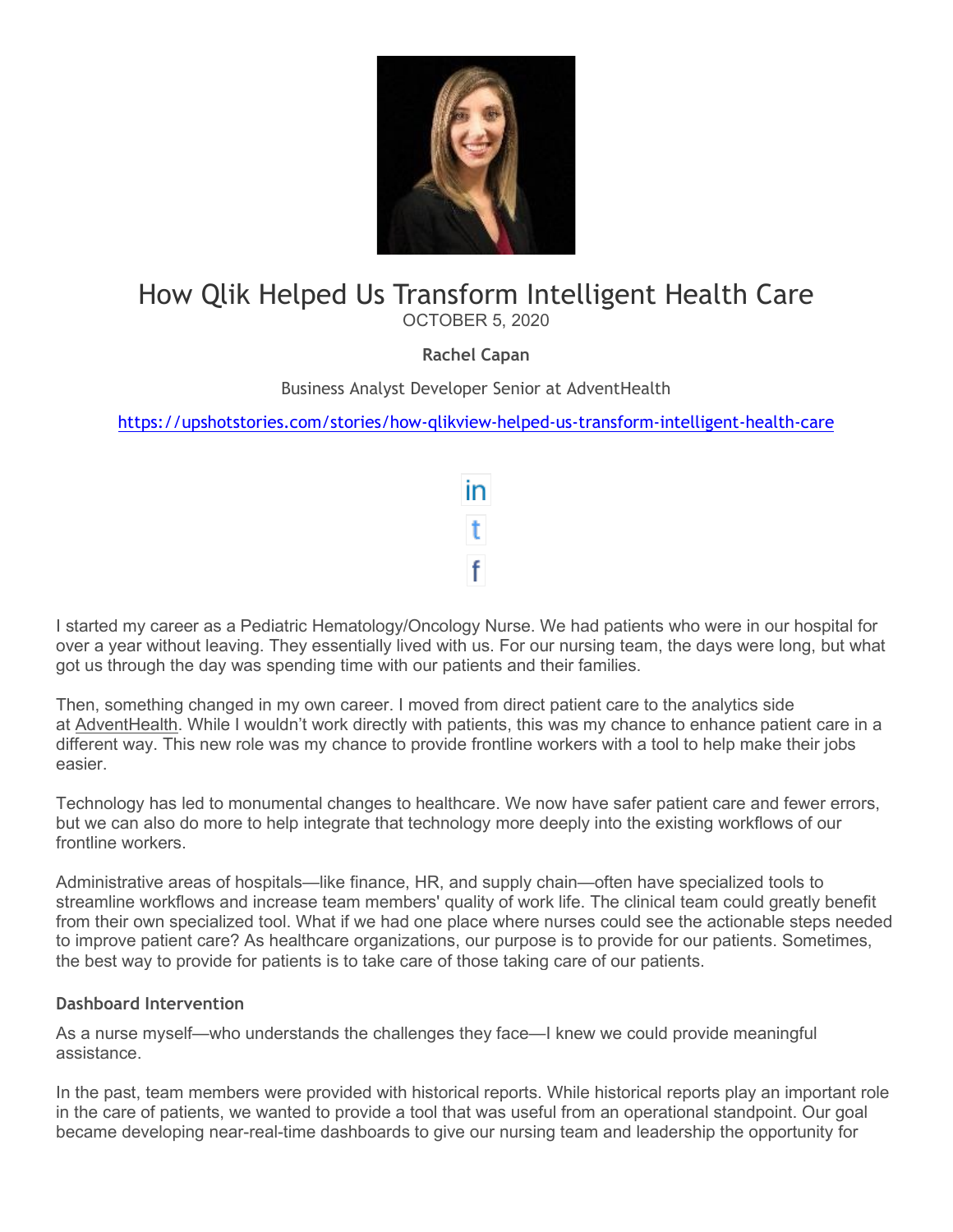action—not reaction. To provide the best patient care, help prevent infections, and manage patients through the healthcare continuum, we must provide our team members with the necessary tools.

Our real-time dashboards were developed to bridge these gaps by providing a comprehensive tool for all levels of team members—from frontline nurses to the chief nursing officer. The dashboards are used operationally to make actionable decisions to impact both patient outcomes and ensure good stewardship.

#### **Structuring Our Dashboards**

My role for the past four years has been using [Qlik](https://www.qlik.com/) to develop these real-time operational dashboards. When we first created the dashboards, we were focused on building efficient infrastructure. We wanted to keep the impact on the overall Qlik system minimal to allow for quick turnaround times. Much of our effort was dedicated to creating optimized queries, which used information from a combination of reports, ETL, and other applications. By keeping the footprint small, we created a system that could reload every five minutes.

These dashboards have a diverse user base: everyone from C-suite executives, down through directors, managers, and to our frontline team members. By the end of 2019, these dashboards accounted for more than 70% of all AdventHealth's Qlik sessions and were being used at almost all our hospitals across the county, as well as by our regional and corporate leadership. No other tool that I have used provides this level of quick, precise information flow between members of such a large organization.

#### **Practicing Practical Dashboard Applications**

The real key to using data in operational decisions is providing quick and simple access to practical information. Searching through each individual patient chart is time-consuming and searching line by line in a historic report is not practical.

Providing clear information in an easy-to-consume format is key to ensuring that all users can understand and utilize the provided tool to positively impact patient care.

# **[SHARE](https://linkedin.com/shareArticle?url=http%3A%2F%2Fupshotstories.com%2Fstories%2F752%3Futm_source%3Dpost%26utm_medium%3Dlinkedin2%26utm_campaign%3Dpost752&mini=true&title=Providing%20clear%20information%20in%20an%20easy-to-consume%20format%20is%20key%20to%20ensuring%20that%20all%20users%20can%20understand%20and%20utilize%20the%20provided%20tool%20to%20positively%20impact%20patient%20care.%20%20%20%20%20%20&summary=How%20Qlik%20Helped%20Us%20Transform%20Intelligent%20Health%20Care) IT [TWEET](https://twitter.com/intent/tweet?text=Providing%20clear%20information%20in%20an%20easy-to-consume%20format%20is%20key%20to%20ensuring%20that%20all%20users%20can%20understand%20and%20utilize%20the%20provided%20tool%20to%20positively%20impact%20patient%20care.%20http%3A%2F%2Fupshotstories.com%2Fstories%2F752%3Futm_source%3Dpost%26utm_medium%3Dtweet2%26utm_campaign%3Dpost752) IT**

Providing clear information in an easy-to-consume format is key to ensuring that all users can understand and utilize the provided tool to positively impact patient care. This means that all levels of team members must be able to view the data and make informed decisions, without needing an extended period of time to digest and comprehend the tool. Dashboards provide a simple but robust interface between immense amounts of data and users who are not data analysts.

At AdventHealth, our main tool for this purpose is our Clinical Leader Dashboard, which is centered around three focus areas: **Infection Prevention**, **Safety and Quality**, and **Care Management**.

Each focus area contains a *Main Tab*, *Metrics Tab*, and *Action Tab*. The *Main Tab* is designed with leadership in mind. The *Main Tab* gives a high-level overview of the metrics included within that focus area. The *Metrics Tab* provides patient-level detailed information surrounding each metric. The *Action Tab* provides a one-page view of all metrics within that focus area. Only patients with actionable items that need to be addressed will appear. This allows team members a simple and quick way to identify all patients within their area on whom to focus.

Within the **Infection Prevention** section, team members can monitor metrics related to disease prevention. This includes topics such as wound care, central line and IV site maintenance, vaccinations, catheter care, and ventilators. Ensuring that timely care is provided to catheters and central lines can help prevent serious complications such as urinary tract infections, bloodstream infections, and sepsis.

The **Safety and Quality** area focuses on metrics such as fall prevention, blood glucose levels, pain medications, and cardiac telemetry monitoring. The telemetry metric aggregates all patients that are connected to telemetry equipment to monitor their heart rate and rhythm for abnormalities. The addition of the telemetry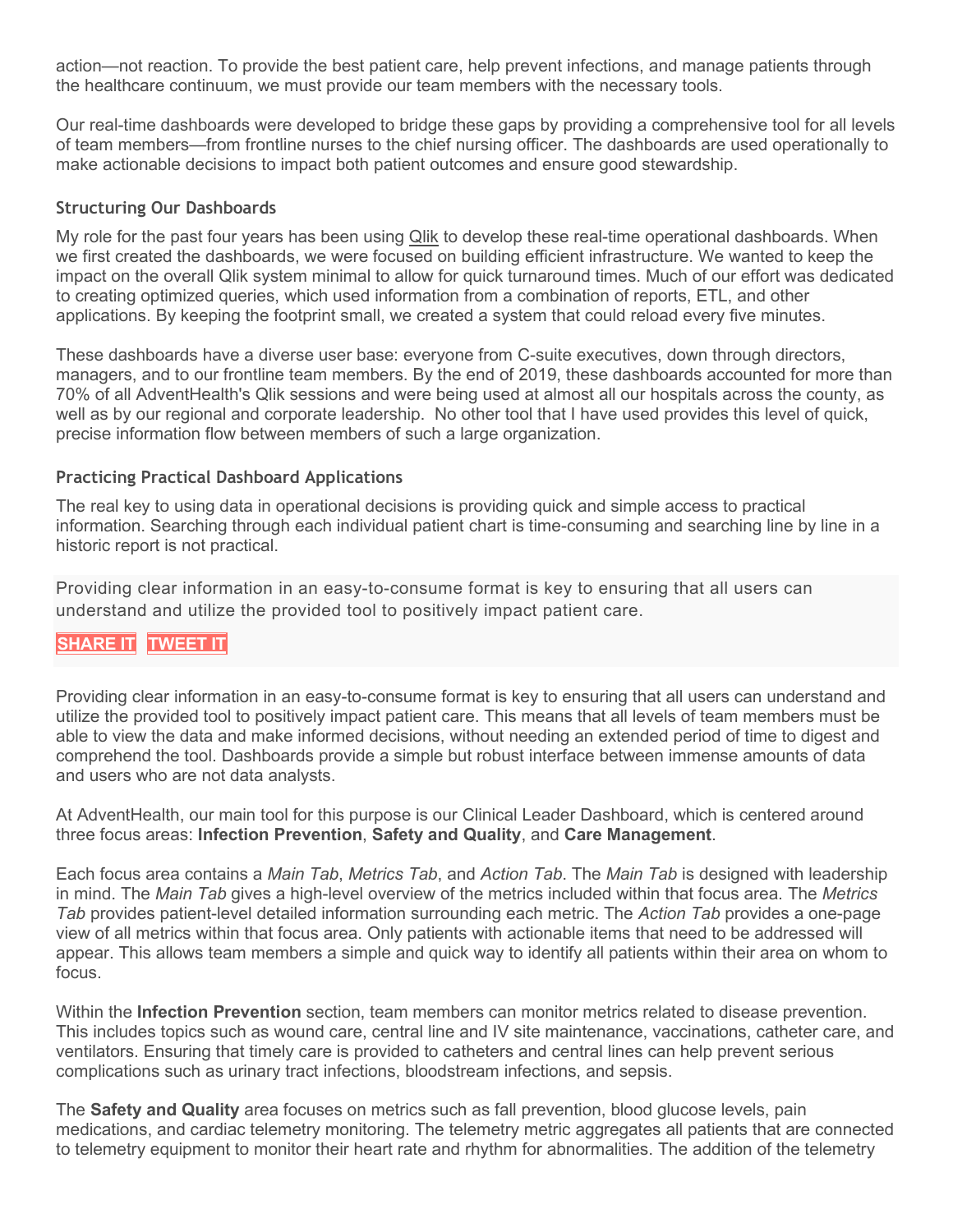metric to the dashboard eliminated multiple manual processes. This metric ensures that all team members have an up-to-date list of cardiac monitoring patients and prevents miscommunications that can result in patients remaining on monitoring longer than necessary.

The third area, **Care Management**, focuses on topics such as length of stay, readmissions, and discharge readiness. Throughout this section, team members can monitor a patient's progression of care.

Planning for discharge must begin at admission to ensure all services are organized prior to the decision to send a patient home. This reduces delays and unnecessarily elongated hospital stays. The **Care Management** metrics provide a singular place for all team members to view the necessary steps in the discharge process. Balancing patient care and financial responsibility is much easier when the team has access to ongoing tracking at both the aggregate and individual levels.

In addition to the three main sections, our dashboard also includes the Patient Summary and Metrics Definition pages. The former serves as a comprehensive but quick information exchange tool that is useful during shift changes or other patient transfers. The Patient Summary displays key information regarding all metrics in a per-patient view. The latter facilitates clarity over the specifics of each metric. Since our dashboard serves multiple facilities and team at a variety of levels, it is critical that everyone has the same understanding regarding terms.

## **Saving Time and Lives**

Unlike with spreadsheets or periodically printed reports, all of this data is presented using interactive full-color charts and graphs. Colors are used to help quickly identify areas of needed focus and areas of success. Unique icons, such as colorful hearts for telemetry or specific checkmarks indicating levels of completion, provide visual cues to help simplify and expedite understanding. The dashboards are optimized to provide the maximum amount of useful information in a quickly digestible format.

Frontline workers have access to up-to-date information to more efficiently accomplish their work. Administrators can quickly get an overview of the status of key performance metrics for their entire hospital or region.

Specifically, the *Action Tab* allows us to provide team members with a large amount of actionable data in as few as two-to-four clicks. This optimized view gives users simplified subsets of data—from each metric—for patients with actionable items. This data is pre-filtered to provide the necessary information to quickly identify and positively impact these patients' lives. The *Action Tab* drastically reduces time spent searching throughout patients' charts or even clicking on each individual metric to find the same information.

Simplifying data into actionable items creates clear communication that is practical and useful for frontline workers.

# **[SHARE](https://linkedin.com/shareArticle?url=http%3A%2F%2Fupshotstories.com%2Fstories%2F752%3Futm_source%3Dpost%26utm_medium%3Dlinkedin3%26utm_campaign%3Dpost752&mini=true&title=Simplifying%20data%20into%20actionable%20items%20creates%20clear%20communication%20that%20is%20practical%20and%20useful%20for%20frontline%20workers.%20%20%20%20%20%20%20&summary=How%20Qlik%20Helped%20Us%20Transform%20Intelligent%20Health%20Care) IT [TWEET](https://twitter.com/intent/tweet?text=Simplifying%20data%20into%20actionable%20items%20creates%20clear%20communication%20that%20is%20practical%20and%20useful%20for%20frontline%20workers.%20%20http%3A%2F%2Fupshotstories.com%2Fstories%2F752%3Futm_source%3Dpost%26utm_medium%3Dtweet3%26utm_campaign%3Dpost752) IT**

Simplifying the data into actionable items creates the kind of clear communication that is practically useful in large organizations. It allows team members to focus on priorities and maintain their connection to the organization's larger purpose.

## **Data and Our Future**

The COVID-19 pandemic created some special changes for the healthcare system as a whole. One of the ways AdventHealth responded was by working on a COVID-19 tracker accessible from the Clinical Leader Dashboard. The tracker includes information about active patient monitoring and testing as well as patients who have been cleared after testing negative.

Our existing dashboard infrastructure also allowed us to create a system-wide tool to more efficiently coordinate efforts to serve patients. We created immediate, clear lines of communication between our